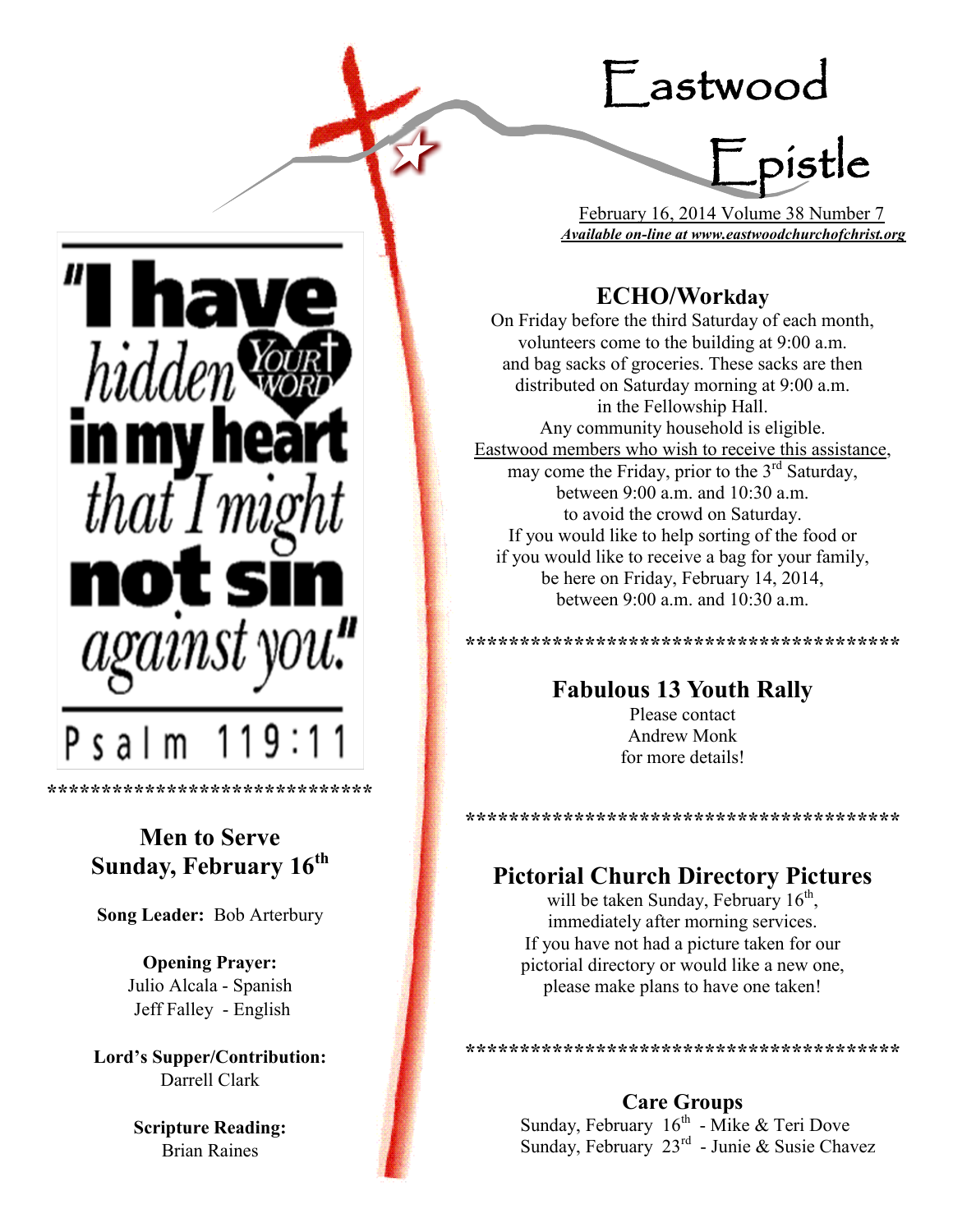# *Together*

**Over 300 people drown in bath tubs every year. Over 400 people died in the United States last year from falling out of bed**. I had a great uncle who died from falling out of bed while attempting to spit in the fireplace. And, I had a neighbor who had a seizure and drown in his tub. It does happen, but the odds are small that anyone of us will die in a freak accident. Not even the 2,900 people who are killed by hippos in the average year.

**However, we will die**, if the Lord does not return before then. Our time on this earth is limited. This time we have to serve God and glorify his name is not without end. If we are going to serve the Lord, now is the time! Now, not later, Now!

**The only reason** for our existence is to serve the Lord. Most people seem to think that God is supposed to serve them. Our prayers reveal the selfishness we feel and conversations that ask, "why did God...?" unveil our true feelings about God's will.

It is my role to be a servant of Jesus, not because I am an evangelist, but because I am a disciple. Everyone of us has solemnly bound ourselves to the cause of Jesus. I was asked at my baptism, if I believed that Jesus was the Christ, the son of God and I said, "YES!"

Paul wrote, in Gal 2:20 *I have been crucified with Christ and I no longer live, but Christ lives in me.* NIV We also live with Christ in us and each day is a day to glorify Jesus. I know not how many days are left in my life, so let us live today for Jesus.

Don't worry about dying, worry about living to the glory of Jesus. *Charles M Clodfelter*

*Sunday Guests who registered - 9 Did you speak with them?*

**www.eastwoodchurchofchrist.org**

#### **Schedule of Services Sunday Tuesday Wednesday** Bible Class - 9:00 A.M. Ladies Bible Class Bible Study Worship - 10:00 A.M. 10:00 A.M. 7:00 P.M.

#### $\frac{P}{e}$ **Area TV Programs**

Fridays: 7:00 P.M. Channel #38 (Cable Channel #16) Sundays: 5:00 A.M. Inspiration Channel (Channel #364 Direct TV)

## **The Wednesday Night Ladies Bible Class**

will begin a new study titled "A Light in the Darkness" on Wednesday, March  $5^{\text{th}}$ , 7:00 p.m. A study guide by Casandra Martin will be used, and the class will be facilitated by C. C. Avery. The books will be ordered by Friday, February  $21^{st}$ . The total cost per book plus shipping is approximately \$15. Please contact the church office or C. C. Avery and let them know if you are interested in buying a book and attending the class.

## **Baptism**

Virgelina Baez, 10535 Montwood, Apt# 89, El Paso, TX 79935, Phone # 915-633-2392 was baptized Saturday, February 8, 2014. **Welcome to the Family of God!** 

### **Fundraiser**

Autumn Russell and her family are selling Lunch Box Restaurant enchilada plate tickets. This fundraiser will help Autumn pay for her trip to Europe with People to People Ambassadors. The tickets are \$7.00, and can be redeemed Monday, February  $17<sup>th</sup>$  through Thursday, February  $20<sup>th</sup>$ , at the Montana Avenue and Bucker Street Lunch Box Restaurant locations. You can dine in or take out. Please see Keith Russell, Ida Russell, Autumn Russell, Isa Torres, Irene Grunden or Diana Williams for tickets, Thank you for all your support! We love you! Ida Russell, phone # 253-3230.

# **Help Needed**

for someone to go to the home and care for Mr. Bowers, age 86, a former member. For more details, please call his son, Scott Bowers at phone # 915-479-2313.

### **Sunday, February 16, 2014**

**Speaker** - Charles Clodfelter **Sermon Topic** - *What difference does Jesus make*  **Scripture** - 1 Peter 2:24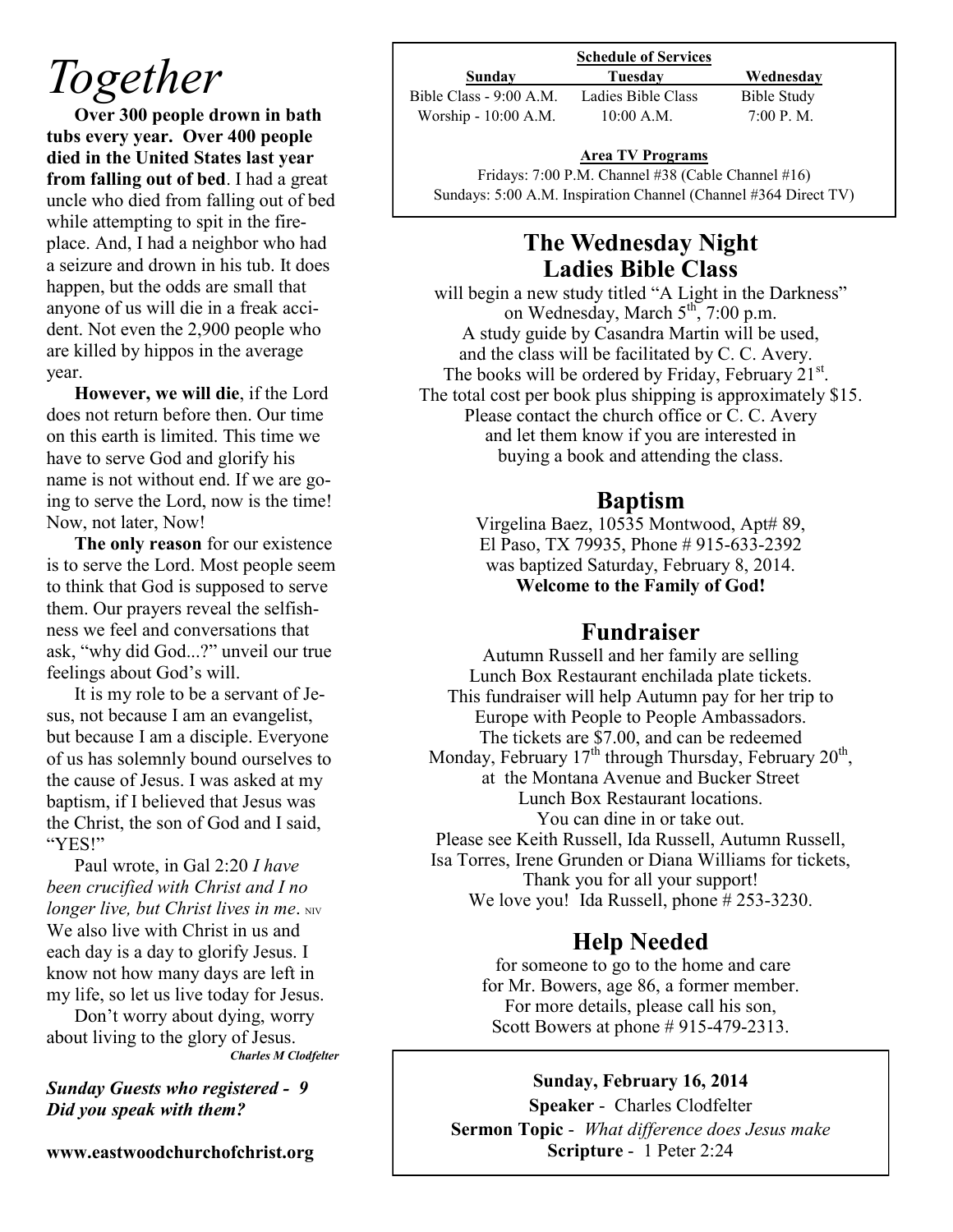

### **Turn Motivation into Motive-Action**

When you stop to think about it, there is no such thing as a future decision. You face only present decisions that will affect what will happen in the future. Procrastinators wait for just the right moment to decide. If you wait for the perfect moment, you become a security seeker who is running in place, going through the motions, and getting deeper in a rut.

If I wait for every objection to be overcome, I will attempt nothing. My personal motto is, "Stop stewing and start doing". I can't be depressed and active at the same time. I like changing the word motivation slightly to reflect a personal commitment to take charge of today and make it the best day I can: Motive plus action equals motive-action.

Everyone is looking for new ways to be motivated. Companies and corporations pay a sizable fee to consultants who try to make their personnel more productive and fire up their sales people. A motivated person thinks, "I'm going to try it". But motivation must turn into motive-action or nothing will happen.

Borrowed from Denis Waitley



## **Volunteer Help Needed**

The Hispanic Ladies Bible Class is needing a volunteer to help drive Ladies attending the Hispanic Ladies Bible Class on Wednesdays at 6:00 p.m. and driving the Ladies home after the class. For more information, please call Yolanda Garcia at 922-7293.

# **Church Office Closed**

The church office will be closed Monday, February 17, 2014 In observance of President's Day!

## **CSEP Fundraiser**

CSEP will be having a Spaghetti Dinner Friday, March 7, 2014, cost per ticket: \$5.00 Tickets for this event will go on sale Monday February 17, 2014. Tickets can be purchased from any CSEP staff member. For more details, please call CSEP at 593-5011.

**Teacher's Workshop**

The sisters at Cherry Lane Iglesia de Cristo would like to invite you to our  $2^{md}$  Teachers' Workshop. This year we will be focusing on Teaching With A Purpose—Connecting the Bible to our students through personal connections. Come and enjoy a hands-on experience where you can learn different strategies and activities. Of course as always, we will continue to make the Gospel the center and most important focus. When: Saturday, February 22, 2014 Place: Iglesia de Cristo, 1501 E. Cherry Lane, Midland, TX Time: 8:30 a.m. to 12:30 p.m. Registration begins at 8:30 a.m. with continental breakfast. The workshop will end at 12:30 p.m. We will promptly be serving lunch upon dismissal. For more information call: Josie Gonzalez, 432-634-1489 (There will be Spanish translation, if necessary)

## **What Time Is It? Seminar**

Hosted by Westside Church of Christ, 100 Crestmont, El Paso, TX 79912 February 28<sup>th</sup> - March 2<sup>nd</sup>nd Speaker Rod Blair returns for another presentation on Biblical Archaeology, science and history. Please join us at Westside Church of Christ on Friday, February 28th at 6:00 p.m. for the first of Mr. Blair's talks. We will continue on Saturday morning, March  $1<sup>st</sup>$  at 10:30 a.m., and conclude Sunday, March  $2<sup>nd</sup>$ nd, at 6:00 p.m. Everyone is encouraged to come and grow in their faith. This seminar is completely free of charge. For more details please contact the Westside Church Office at 584-9475. (Poster with schedule is on the bulletin board at the back of the auditorium)